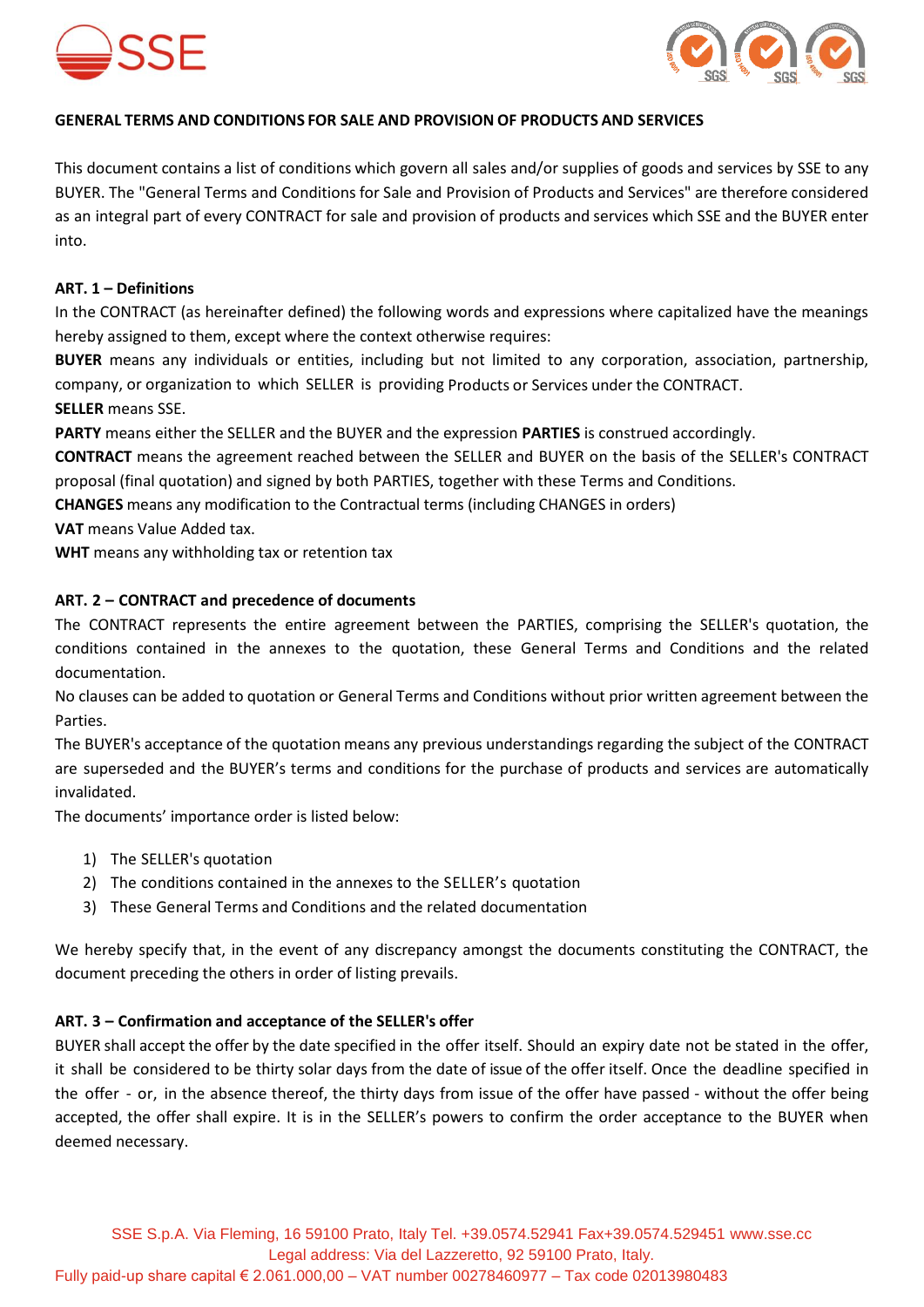



## **ART. 4 – Invoicing and payments**

Unless otherwise specified in the CONTRACT, prices are stated net of VAT, WHT, of all duties, taxes and/or excise duty. In addition to the price indicated in the offer, the BUYER shall pay the SELLER the VAT, WHT, all duties, taxes and/or excise duty applicable to the goods and/or services covered by the Sales Order. Invoice will be issued as per SELLER's quotation.

Unless otherwise specified in the CONTRACT, payment shall be made within thirty days net from the invoice issue date.

## **ART. 5 –. Goods risk and title transfer**

Title and risk of loss to Products and/or Parts shall pass upon Seller's completion of its delivery obligations pursuant to the applicable Incoterms® 2010 as provided in Art. 6

If the Service consist of execution of paper work, title transfer takes place with the delivery of the paperwork to the BUYER.

In case any of the Products and/or Parts cannot be shipped in accordance with the agreed Delivery terms due to any cause not attributable to Seller, Seller after having notified it to Buyer, may store such Products and/or Parts; under this conditions

(a) any amounts otherwise payable to Seller upon delivery or shipment shall be payable upon presentation of Seller's invoices and certification as to cause for storage,

(b) all expenses incurred by Seller, such as for preparation for and placement into storage, handling, inspection, preservation, insurance, storage, removal, value added taxes and any other taxes shall be reimbursed by Buyer upon submission of Seller's invoices, and

(c) when conditions permit and upon payment of all amounts due hereunder, Seller shall resume delivery of the Products. Title and all risk of loss shall thereupon pass as provided in this article upon Seller's completion of its delivery obligations pursuant to the applicable Incoterms® 2010 as provided in Art. 6.

In case storage period will last more than 60 days, Seller shall have the right to resume Delivery of the Products/Parts in accordance with art. 6.

## **ART. 6 – Delivery period**

Unless otherwise provided in the Contract and in accordance with Incoterms 2010 for export shipments out of Seller's Country of incorporation, Seller shall deliver Products/Parts to Buyer FOB in case of transportation by sea or FCA Airport of Export loaded in case of transportation by air or CPT Seller's premises in case of transportation by rail or road.

The "Delivery Date" for any item of Products/Parts is defined as the date on which such item is delivered in accordance with this Article.

Partial deliveries will be permitted. Delivery times are approximate and are dependent upon prompt receipt by Seller of all materials, payment security and Information necessary to proceed with the delivery without interruption. A failure to perform by the time specified in the CONTRACT is not a material breach of the CONTRACT.

## **ART. 7 – Force Majeure**

A PARTY is not deemed to be in default of any of its obligations under the present General Terms & Condition should such non-fulfillment be due to Force Majeure. Force Majeure means any unforeseeable and inevitable event such as, by way of example, strikes, riots, natural disasters, government measures, wars, embargoes, terrorism and more generally, any other unpredictable event beyond PARTIES' control. PARTIES' performances shall be suspended for all the duration of such events.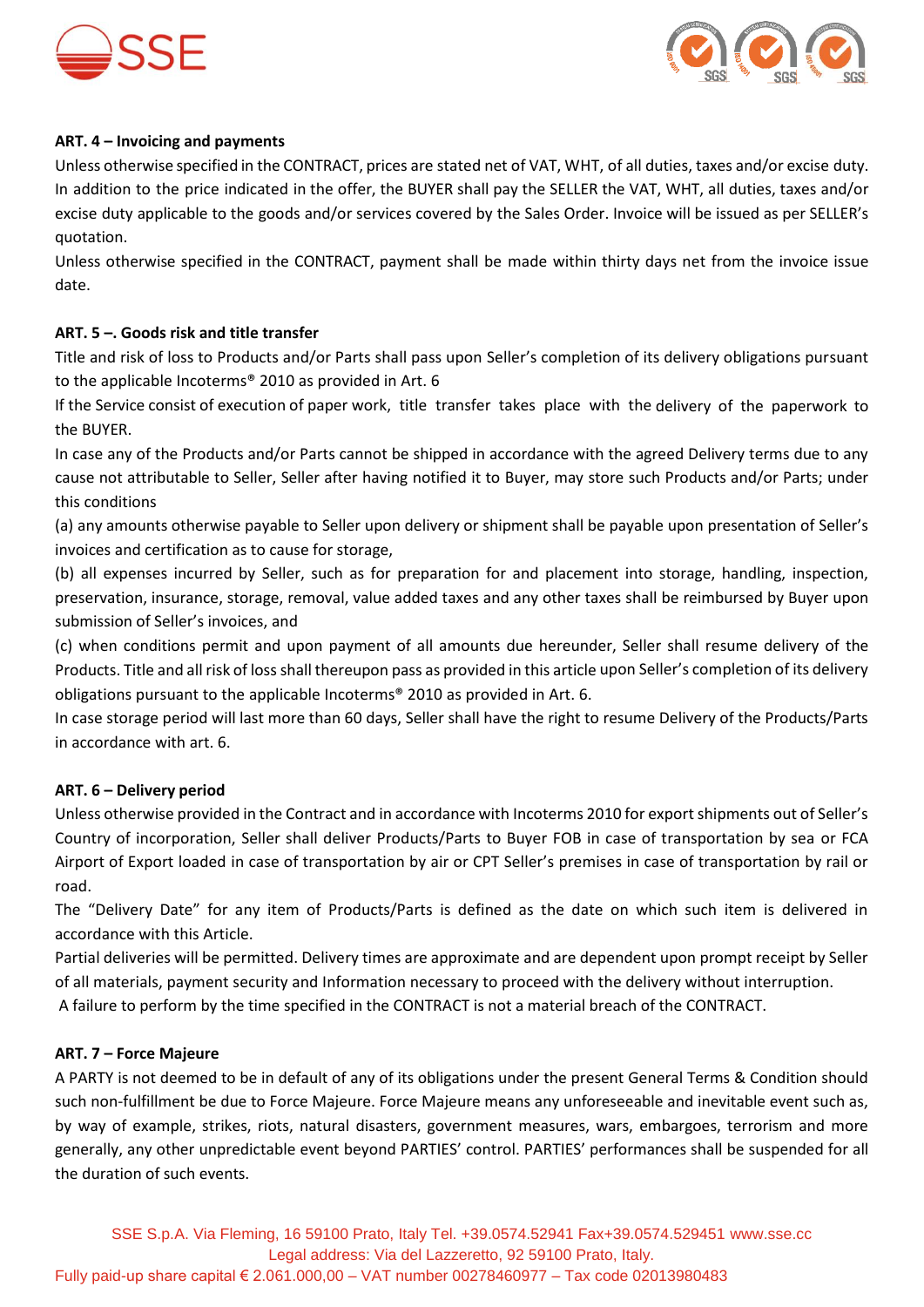



The PARTY invoking the Force Majeure shall send the other PARTY a written notice describing the event that has arisen, within 7 days from its beginning, to be confirmed within 15 days from the occurrence of the event itself, by evidential documentation containing a statement of the competent Authority (such as the Chamber of Commerce). Subsequently, the same PARTY shall notify within 3 days the end of the Force Majeure event.

If, at SELLER's sole discretion, security or safety of personnel or the safe execution of work during service activities is, or is apt to be, imperiled by security concerns, local conditions, terroristic acts or threats, SELLER may promptly remove some or all of its personnel from the site or suspend performances of all or any part of its services or evacuate its personnel. In the event of an evacuation, BUYER shall assist evacuation to be carried out. Any of the foregoing is considered to be a Force Majeure event.

## **ART. 8 – Changes**

Each PARTY may, from time to time, propose CHANGES in the scope of work to be performed by SELLER under this CONTRACT. Such CHANGES are subject to mutual agreement of the PARTIES. Neither PARTY is obligated to proceed with any change until the PARTIES have agreed upon its effect and signed a written change order document. BUYER may make CHANGES and/or CHANGES to the ordered item or services only with the prior consent of the SELLER. In such a case the BUYER shall, however, indemnify the SELLER of all costs and labor's expenses sustained in carrying out the CHANGES requested by BUYER..

## **ART. 9 – Access to facilities and inspection of goods and services**

The BUYER or its representatives have the right to access, at their own expense, to the places where goods are produced or stored or to locations where services are performed in order to monitor the progress of production, to witness tests and to test the quality of goods and/or services, with a written notice of at least one week.

#### **ART. 10 – Warranty**

Unless otherwise specified in the sales offer, the warranty period shall be 12 months from delivery. The warranty on services and goods or parts of goods replaced under warranty expires without exception at the end of the warranty provided for the supply or the original service. SELLER warrants that the materials used are free from defects, that the work processes have been performed correctly and professionally according to the latest technologies, and that the supply meets the specifications and agreed requirements.

Should the goods and/or services prove upon inspection to be defective or non-conforming to the CONTRACT, or should hidden flaws and/or defects emerge at a later time, BUYER may only request in writing, no later than 10 (ten) days from the discovery, to repair or, if this is not possible, the replacement of the goods or services, or parts of the aforementioned, that are damaged and/or defective and/or non-conforming. The SELLER is responsible for repairing in its own premises, at its own expense, or - at its sole discretion - for replacing the goods or services, or any portion thereof, that are damaged or defective, with others conforming to the requirements contained in the CONTRACT. If the repair in SELLER premises is not possible, onsite intervention is possible at BUYER charge. The supply of replacing goods and/or services is governed by the same terms of supply agreed in the CONTRACT.

## **ART. 11 – Limitation of Liability**

SELLER shall be responsible for and shall defend, protect, indemnify and hold harmless BUYER against any and all claims, losses, damages, costs (including legal costs), expenses and liabilities of every kind and nature, with respect to bodily injury, including fatal injury and disease, to any persons employed by SELLER arising from or in connection with the Supply of Materials and Goods, whether or not any act, omission, negligence or breach of duty by SELLER caused or contributed to such bodily injury, death or disease.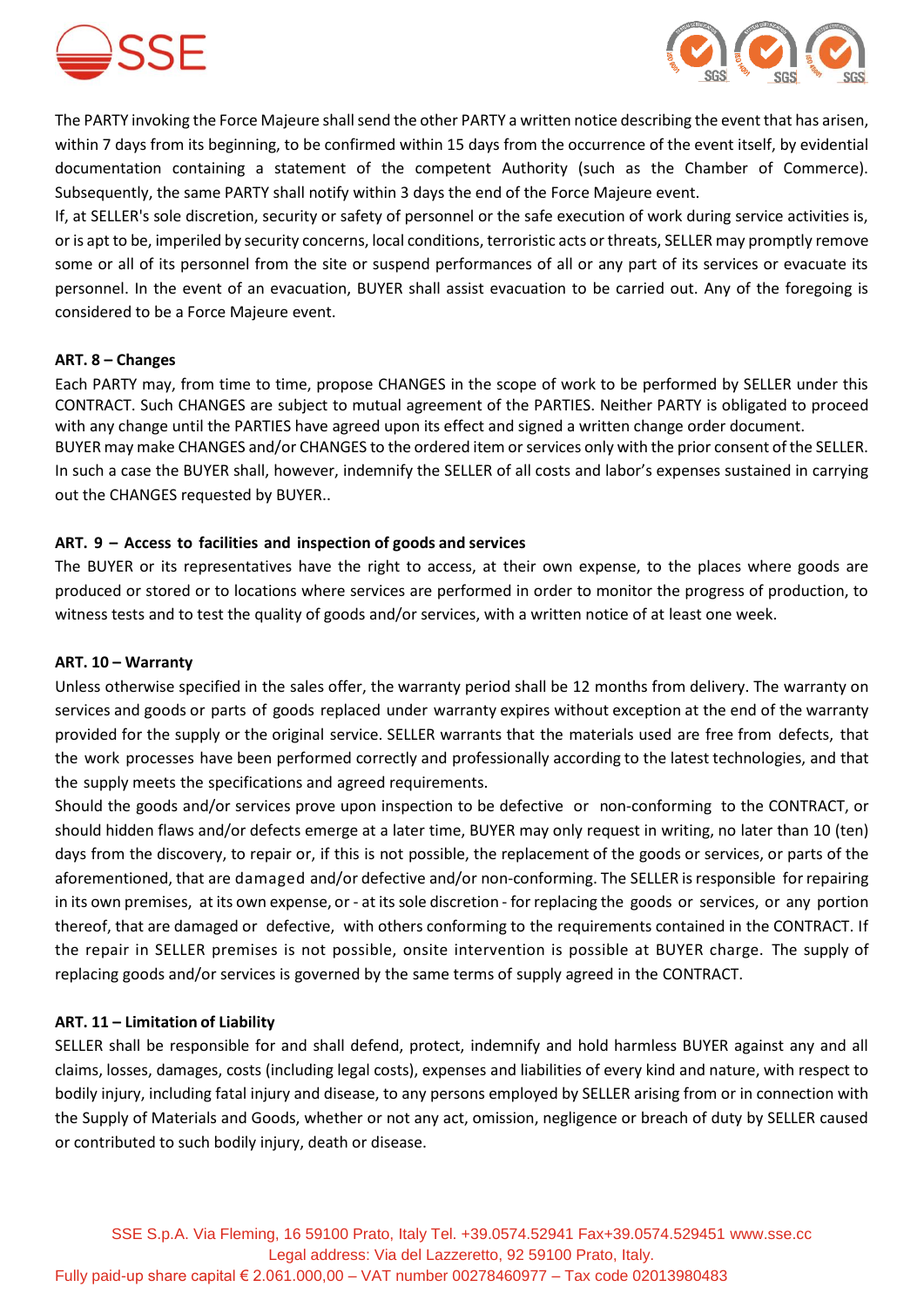



BUYER shall be responsible for and shall defend, protect, indemnify and hold harmless SELLER against any and all claims, losses, damages, costs (including legal costs), expenses and liabilities of every kind and nature, with respect to bodily injury, including fatal injury and disease, to any persons employed by BUYER arising from or in connection with the Supply of Materials and Goods, whether or not any act, omission, negligence or breach of duty by BUYER caused or contributed to such bodily injury, death or disease.

Each PARTY shall in no event be responsible for or liable to the other PARTY for consequential damages or indirect losses suffered by other PARTY including, without limitation, business interruption or loss of profits.

The PARTIES agree that the total liability of SELLER, on all claims of any kind, whether in CONTRACT, warranty, indemnity, tort (including negligence), strict liability, or otherwise, arising out of or related to the CONTRACT, or its performance or breach, shall not exceed the CONTRACT price.

All potential claims against or potential liabilities of the SELLER must terminate upon expiration of the relevant warranty period.

In no event, whether as a result of breach of CONTRACT, warranty, indemnity, tort (including negligence), strict liability, or otherwise, shall SELLER or its subcontractors or suppliers be liable for loss of profit or revenues, cost of capital, cost of substitute components or any associated equipment, or any special, consequential, indirect, punitive or exemplary damages, or claims of BUYER's customers for any of the foregoing damages.

# **ART. 12 – Insurance**

During the term of the CONTRACT, the SELLER shall maintain an insurance coverage on work-related injuries or disease of employees of SELLER in such form and amounts required by all applicable laws.

# **ART. 13 – Intellectual property rights**

The BUYER acknowledges that SELLER is the sole and beneficial proprietor of all Intellectual Property Rights (including but not limited to patent rights, copyrights, trade secret rights, know-how, design mask work rights, trademark rights, and all other intellectual and industrial property rights of any sort throughout the world) made available by SELLER to the BUYER or developed either by SELLER or BUYER during the execution of the CONTRACT.

The BUYERshall indemnify and hold harmless the SELLER of any recourse, legal action or claim brought against SELLER, about the use of patents used by the SELLER at the BUYER's request in the performance of work covered by the CONTRACT, and the related processes.

## **ART. 14 – Assignment of the Contract**

The PARTIES agree that it is expressly forbidden to sell or transfer the CONTRACT nor any of the rights, interests or obligations arising out of the CONTRACT without the prior written consent of the other PARTY.

## **ART. 15 - Processing of personal data**

BUYER and SELLER data subject to privacy protection given to the other PARTY in connection with the execution of the CONTRACT will be treated in accordance with GDPR n. 2016/679, solely to comply with obligations under the CONTRACT.

## **ART. 16 – Non-Solicit agreement**

During the term of this Agreement and for two (2) years after termination of the CONTRACT, BUYER shall not, without prior written consent by SELLER, either directly or indirectly (on PARTY's own behalf or in the service or on behalf of others) solicit or attempt to solicit, divert or hire away any person employed by SELLER.

## **ART. 17 – Arbitration clause**